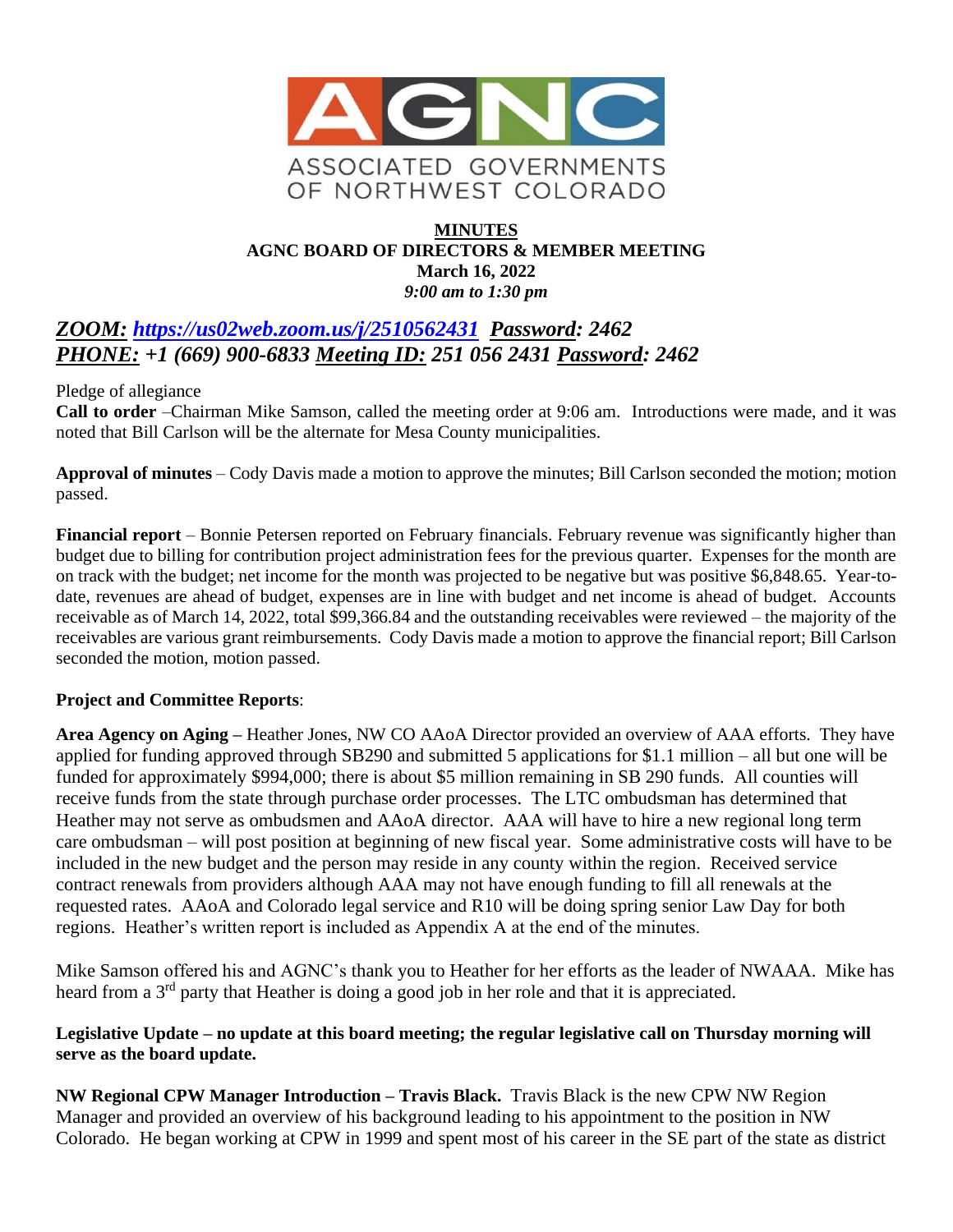wildlife manager. In 2019 he became deputy regional manager there applied for NW regional manager in December 2020. Travis asked for questions from the group and in response to a question about goals for the position, he noted that his short-term goal is to rebuild the NW CPW team. He noted that dealing with the wolf situation, mostly in Jackson County where there have been some depredation events, is a top priority. USFWS relisted wolves which changed the game for Colorado; now wolves are under federal jurisdiction. The state will have to move forward with its planning process and now the state will have to coordinate with FWS. The state is still moving forward with the plan to be completed by December 2023. Sweetwater lake being considered for designation as a state park, he is working with stakeholders on that issue. In response to a question regarding how AGNC can help him, Travis noted that he needs to learn about organization and is trying to absorb all that is going on in NW region. An invitation on behalf of all counties was extended to Travis to come introduce himself to counties individually. Gary Moyer noted that with the relisting of wolves the state is now required to do NEPA because of the federal nexus that creates, he encouraged Travis and CPW to take that seriously. FLPMA and NEPA along with local land use plan must be considered in those processes. He was encouraged to bone up on authorities those plans have and to understand that a local plan is tool to manage counties for constituents. Sarah McCarthy asked if CPW is developing two separate plans for wolves here as well as those coming in? All will be under the same management plan; the proposition requires establishment of selfsustaining wolf population. Jeff Comstock noted that AGNC has a long history of working on natural resource issues – CPW has been a partner in the jointly developed sage grouse maps. BLM has opened a new amendment process and the counties along with AGNC have been taken back by the state changing position on a number of items. Looked like rug pulled out from the region under the process. Travis will get with Kathy about comments. In response to a question about the 10J process, Travis said CPW is hoping to get a 10J in place. The state already has one pack of wolves, if a second pack is established, it complicates the whole process. AGNC members noted that public lands need to be managed for conservation not preservation; multiple use is more than recreation, it includes logging, energy development, grazing and more. Local governments have a concern that CPW is aggressively working to purchase private – some counties have a policy opposing that. If staff asks for local opinion, they need to be prepared for the actual opinion and not disregard it. Tony Haschke from Battlement Mesa raised concerns about campgrounds being blocked off. Limited physical ability now and access to hunting and fishing is being removed. Land is for everyone to prosper not just industry or for closing. Travis said he would look into why the areas are being closed. Chairman Samson noted that local government is not the enemy – they want to work with you and CPW, but they have had difficulties in the past. Present administration of this state is not conducive to what we would like to see and the local governments would appreciate any help you can provide. Travis said he hopes to work with everyone hand in hand. Travis noted that he appreciated the invitation to the meeting and said that he has an open-door policy and invited members to come see him; he will meet any time he can.

**Regional Broadband Update – Region 10** – Corey Bryndal, Broadband Coordinator– Region 10 (R10) provided an overview of the broadband projects in AGNC region and connections to other parts of the state. Need communities to lead the process – Garfield and Mesa counties have provided a good example. Corey is working with 14 areas in the AGNC region. Many private companies have reached out to R10 regarding the plans. Garfield county has worked really hard on the project; they have submitted a DOLA grant. Mesa has been working with Collbran and the town of Mesa – Fruita is working on matching funds to bring fiber into their community. Efforts are being made to build a broadband ring around state so when the next fire, mud slide, etc. happens, we have a ring around the area so we don't lose service. R10 is experiencing supply chain issues related to equipment. Projects in Garfield and Mesa are being shared across the state as a model – to expand network. Funding from feds is a mixed picture – there are a couple of different buckets – ARPA funds will be allocated to the broadband office. The I-70 project has been recast to be size of a 42-lane highway. THOR has some redundancies built in but R10 is looking for opportunities to expand redundancy and reliability. Hard to quantify redundancy until there is an outage. Corey explained fiber deployment strategies and various broadband speeds with an eye toward providing capacity to enable last mile providers to provide 1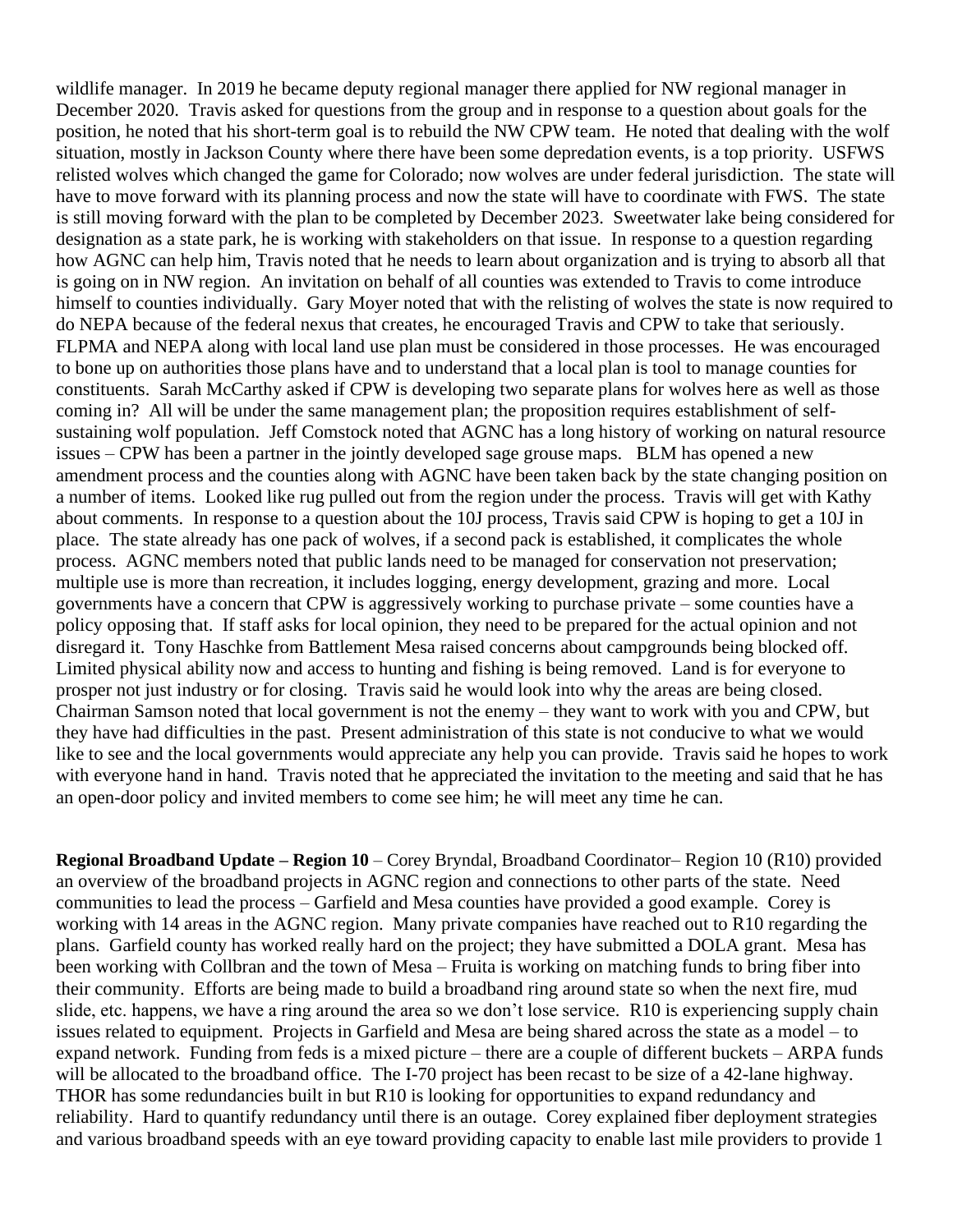gigabit service to homes. He outlined efforts to improve long haul redundancy around the state and noted that it would be ideal to have a link to Salt Lake City, Albuquerque, and Phoenix. In response to a question about potential satellite connectivity, Corey pointed out that for the broadband backbone, fiber is the best technology. Microwave can provide backup but not fully. Satellite has a distance problem and has an 8oo to 1200 milliseconds latency, so they are pretty slow. Low earth satellites provide 40 to 80 milliseconds latency; fiber is 3 to 4 milliseconds of latency. Rural broadband efforts are being built to provide parity with places like Highland Ranch.

## **Member Issues Discussion – Moderated by Chairman Samson**

Chairman Samson reported that the Executive Committee just finished reviewing applications and have identified what appears to be three good candidates to fill the Executive Director position. He noted that the breadth of the applicants shows that a lot of people from a lot of places want to be part of the organization; The Executive Committee will meet Monday to select a candidate for board approval. Hope all AGNC members received the letter from Garfield County about the 30X30 conference April 21-22 in Nebraska. Rio Blanco and Garfield County will be there, Tom Jankovsky will be a presenter. This is a serious issue and is on the level of wolf introduction in the state. Feels like we are being pushed to defend ourselves and lives. Sage grouse is back again. The floor was opened to attendees to bring up Issues or concerns members think AGNC should be aware of.

Grady Hazelton noted that New Castle met with Silt last night where broadband was a big discussion and he asked howthe last mile gets installed. Corey has been approached by 6 or 7 private providers who will come to the community and provide fiber to the home; the regional effort is to get the service to the community then the providers work with communities to obtain right of ways, etc. to install the service to the home or business, i.e. the last mile. Wireless ISP's want to expand their footprint as well. Corey also explained the acronym for Carrier Neutral Location (CNL) – and what that is.

Lisa Piering from Rangely shared that the community received some congressional funding through the CDS process. The community will be working on a project with Cogency to install new technology of solar and geothermal to store excess solar heat; Cogency will use Rangely as pilot project. The technology will be installed on Rangely's water facility and recreation facility. Must use all forms of energy – owner would like to expand across NW Colorado. What can we do to help Ukraine? Jeannie Caldwell – Senators offices were helpful with project. CNCC is part of project and working with them to teach.

Keely Ellis introduced her role as the new OEDIT NW region for rural prosperity. She is serving a fourteencounty region.

Gary Moyer noted that Ukraine is teaching us how valuable freedom is right now. He shared appreciation that Mike is laying challenges on the line.

Jeff Comstock shared that some congressionally directed funding was helpful for Moffat County as they received funds for the new county courthouse – it is being built now and offices will move in early 2023. The City of Craig got funding for a wastewater plant also. They are seeing interesting dynamics in Moffat County – the existing power lines are incredibly valuable. Wind projects are being discussed; solar projects are being proposed – small scale to large scale projects are under consideration. A pumped hydro project is being studied for the area - all the proposed projects would make the top 10 taxpayer list in the county.

Brian Condie noted that affordable, attainable, workforce housing is a major issue in Garfield County.

Cody Davis noted that Mesa County is working on broadband issues – thanks to Corey, federal partners, and DOLA. The county is also working on mental health - Mesa has one of highest suicide rates in state; they are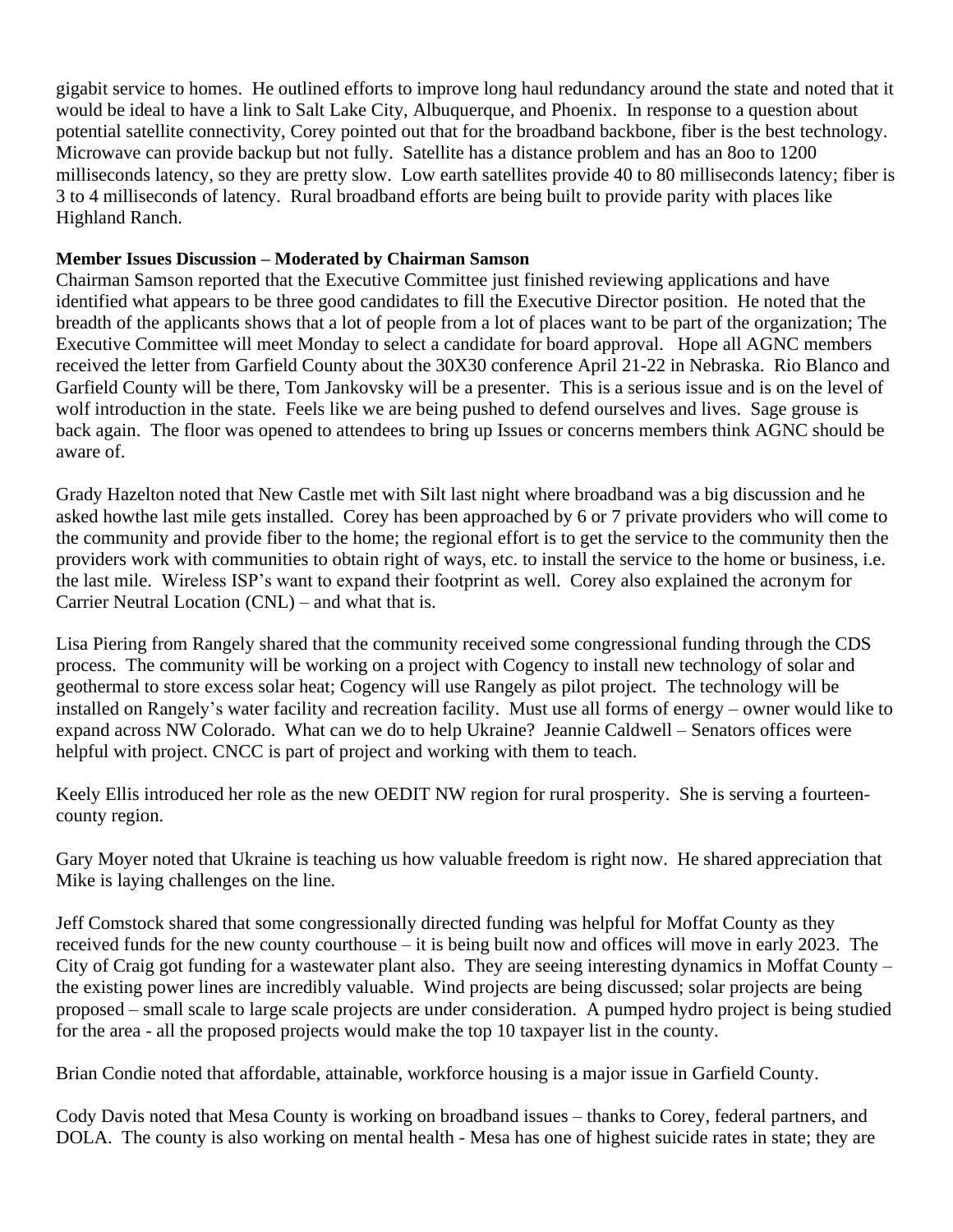setting up a help line. They are building community halls in unincorporated areas of the county – funding was identified in the past and they are now fulfilling that promise.

Mike Lane shared that Delta County is partnering with the City of Delta to build a new library; there will also be a remodel of the old City Market store. They will move the jail to the City Market store. He noted that they have cartels actively working in drug world – the county denied a large solar project because it was going to be on irrigated farmland – the board indicated it would be better to locate such a project on unirrigated land near Delta.

Bill Carlson said Palisade received \$1 million for the clinic they are establishing with Community Hospital; it is a \$2.5 million project, but prices probably will go up due to cost of materials. Bill shared some experiences from his time spent in the service and the resources used to secure war torn areas; he contrasted that now with the war in Ukraine and concerns where the biggest concern is green concept for tanks running. He also raised concerns that the 30X30 effort locks up ag ground so nobody can do anything with it – this will do the same thing as the state experienced in the Marshal fire. The federal government has decided that central California can't have water to grow food in favor of grass – in a year he anticipates we will have the biggest food shortage we have ever seen. The federal government is making sure we are not producing food for U.S. let alone other countries. Chairman Samson thanked Bill for his service in protecting our freedoms and noted that we are facing times when soon we will have to stand up and be counted.

Betsy Bair announced that Community Hospital received funding for an onsite daycare center on campus. They will provide 24-hour care for employees first then additional capacity may be open to community. The hospital is moving forward, and the Cancer center is being built at the hospital – it will be the largest center between Denver and Salt Lake City.

Nancy Fishering thanked Bonnie for the collaboration between groups and stated that once she is gone, she hopes AGNC will reach out to her to continue the collaborative work. She would like to see AGNC back CLUB20 up and CLUB20 back AGNC up.

Margie Joy shared that at CHFA, 2021 was a year of investment; they provided \$2.8 billion in home ownership. The organization provides opportunities for housing, and economic development; they will role out more in 2022. \$96 million in tax credits provided for housing, \$103 million spent in support of business. \$4.3 million invested in projects like housing assessments. Friday March 25<sup>th</sup> is the deadline for small housing development projects.

Chris Nichols noted that 2 solar fields have been completed to produce energy in Craig; they don't create jobs but cut cost of municipal energy. The city received CDS funding for backup generators for water and waste water operations; affordable housing funding was provided to bring infrastructure to property. They have been awarded grants for brownfields project and they recently completed a housing needs assessment. They are working with a couple of developers to bring some projects into town. Working through tri-states ERP plan with PUC, state and other partners about transition of Craig Station – setting up guidelines to hire a facilitator. Shannon – already conducted two phase I assessments of property – identified another 4 to 6 properties that could use assistance from funds. Funding will help to get sites shovel ready for projects by placing infrastructure.

Christina Oxley noted that the region is experiencing a workforce shortage and they are trying to determine why that is. They have some funding to work with dislocated workers and to help transition workers.

Melonie Matazorro – Collbran received a grant for a water treatment facility and are working to get a DOLA planning grant for sewer alternative study – they have applied for a CDBG grant to refurbish a 120-year-old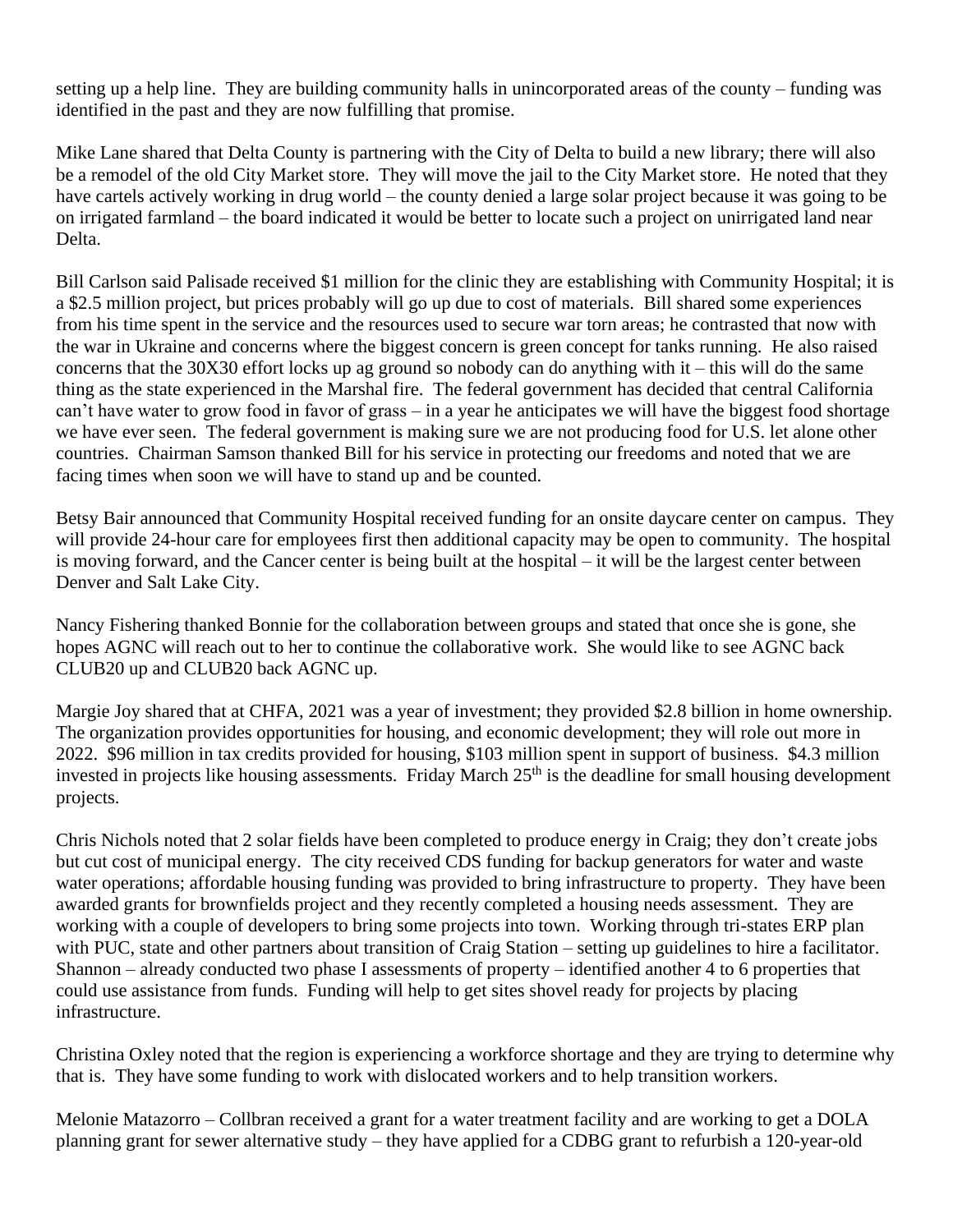auditorium. They have gotten a broadband grant and may see construction start this summer. They are looking for ideas to help with daycare in the community. There is NO daycare available. Would love to know how to get a day care started - Betsy Bair suggested they have a conversation about some efforts Community is working on. It was also noted that there are \$30 million in ARPA funds directed to day care through state.

Gary Moyer – thanks to Dana Hlavac for assistance with a study on need for county administrator.

# **Federal Delegate Updates**

Hilary Henry from Senator Bennet's office noted that the Senator was excited to see the omnibus bill pass, it included funding for PILT, military pay, and forests. It also included \$41.5 million for coal communities and law enforcement. Also funding for mental health along with individual specific requests. \$13 billion in assistance to Ukraine. Senator Bennet is also looking into more support for Ukraine, cybersecurity and lowering costs for people. The Postal service reform bill passed – \$45.9 billion will come into the agency and they will work with the Postal Service on more administrative level as well. Next week launching CDS requests will be open again on March 21st and close April  $8<sup>th</sup>$  – will send form next week.

McKenna – Boebert – working on bill with regard to introduction of wolves. Language in bill requires that service should work with commission and local stakeholders in adopting the 10J rule. She outlined the bills Congresswoman Boebert is working on related to I-70 and humanitarian assistance for Ukraine. Chairman Samson asked for list of bill provisions in Appropriations 2023 bill.

Sarah McCarthy from Senator Hickenlooper's office noted that the Senator is excited to see funding brought to the West Slope. For the upcoming CDS process, the Senator's office will be hosting a suite of informational sessions to get a step ahead for next year. The Senator is working with Senator Romney to bring forward a bill to extend ESA compliance to water providers trying to do projects on upper Colorado basin. Haven't seen litigation on some projects being worked on – hope to move process forward. Working with Senator Dane in ID to streamline the EDIL program – heard over and over that program was not working – ensures SBA is getting funds out quickly to small businesses. In September Sen. Hickenlooper led on a letter to DOI and USFWS and asked for 10J ruling and they are continuing to work with those organizations on the issue.

Dana Hlavac from DOLA indicated that there are 34 applications for tier 2 EIAF grants with 11 in our region. There will be another cycle late in the year, DOLA wants to see renewable energy in conjunction with construction. REDI grant cycle is opening. Broadband grants – optimistic all funding will come through. Water project money coming – a lot of emphasis on lead mitigation – need to have lead inventory. Lessons from Marshal fire – infrastructure issue – during fires they ran water tanks dry – not enough backup to fight fires. Many communities don't have the ability to go to raw water for backup – may need to look at a backup for resiliency plans. Encourage everyone and administrators to attend webinars being done. A lot of overlap and lack of communication at the state level to identify where the highest priority requests are.

**Administrative Update -** Bonnie Petersen provided an update on the following topics:

- ➢ AGNC's has been invited to participate in the sage grouse amendment effort as a cooperating agency and, at the request of the Rio Blanco Water Conservancy District, has agreed to them submitting AGNC as a potential cooperating agency for that BLM analysis as well.
- $\triangleright$  AGNC is working with CNCC to make an application to EDA for some funding to help with obtaining faculty for the expansion of the pilot program.
- ➢ The Coal to Products study is coming to a close and the playbooks with be available by the end of April and a meeting will be held to review the findings of the study and go over the playbooks.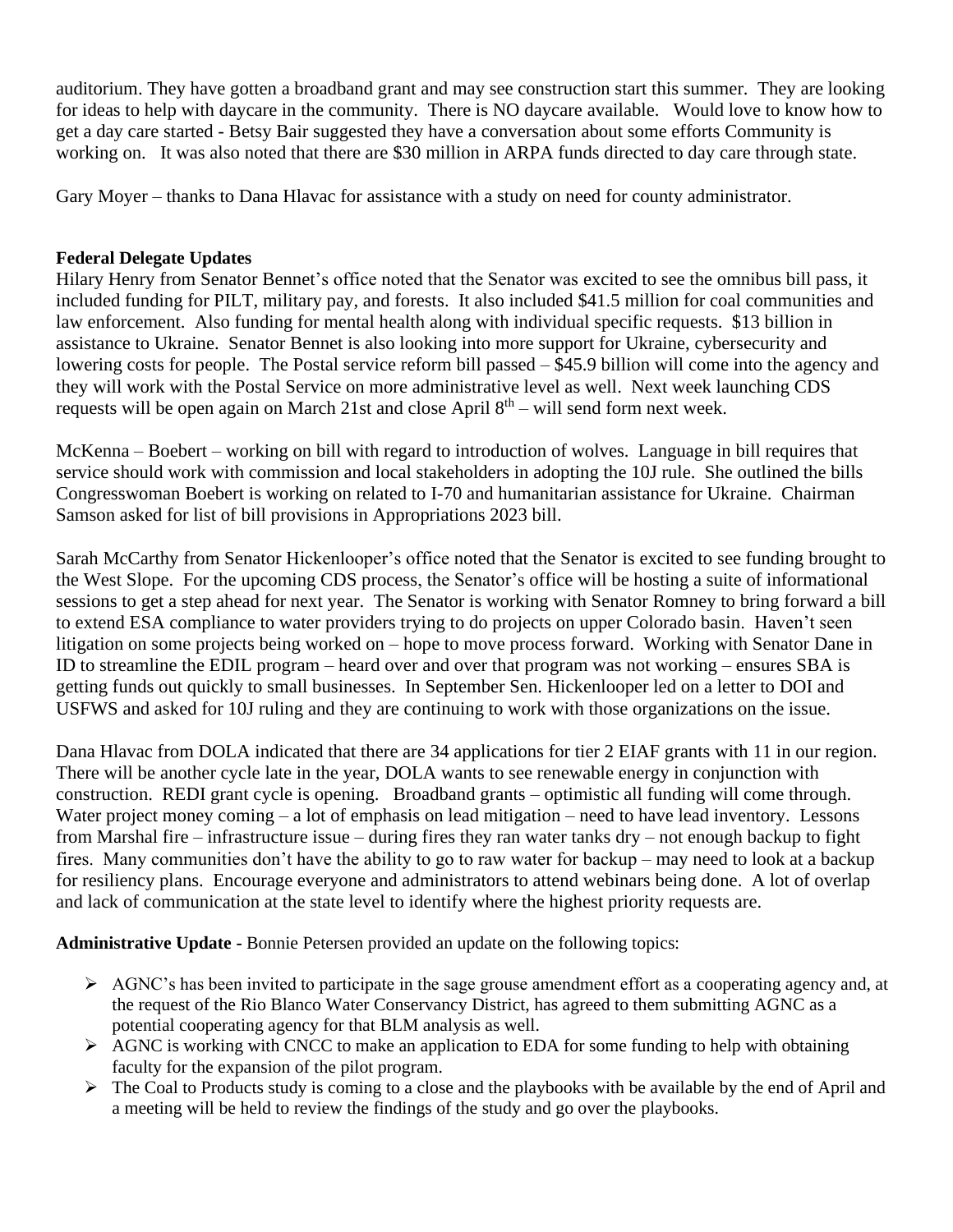➢ AGNC work with Representative Roberts to submit projects for funding through the Economic Relief and Recovery Task force process established to determine allocation of \$800 million in ARPA funding. Six projects from the AGNC and Region 10 areas were submitted but not one was funded.

**New Business –** *Next meeting April 20, 2022, Garfield County Administration Building, Community Room, 195 W. 14th Street, Rifle, CO 81650*

# **Adjournment – meeting was adjourned at 1:20 pm.**

### **Attendance:**

| Mike Samson, Garfield County                  | Cory Bryndal, Region 10                        |
|-----------------------------------------------|------------------------------------------------|
| Cody Davis, Mesa County Commissioner          | Chris Nichols, City of Craig                   |
| Grady Hazelton, Town of New Castle            | Jeff Comstock, Moffat County                   |
| Gary Moyer, Rio Blanco County                 | Christina Oxley, Colorado Workforce Commission |
| Bill Carlson, Town of Palisade                | Toni Barrett, AGNC                             |
| Heather Jones, AAoA                           | Tiffany Pehl, AGNC                             |
| Margie Joy, CHFA                              | Bonnie Petersen, AGNC                          |
| Melody Villard, Moffat County                 | Mike Lane, Delta County                        |
| Carolyn Tucker, Colorado Workforce Commission | Shannon Scott, Craig Economic Development      |
| Keely Ellis, OEDIT                            | Tony Haschke, Battlement Mesa                  |
| Ray Beck, Moffat County                       | Sarah McCarthy, Senator Hickenlooper's Ofc.    |
| Brian Condie, City of Rifle                   | Hilary Henry, Senator Bennet's Ofc.            |
| Dana Hlavac, DOLA                             | Jeannie Caldwell, Town of Rangely              |
| Nancy Fishering, CLUB 20 & AMG                | Tom Kleinschnitz, Moffat County                |
| Johnny McFarland, City of Grand Junction      | Lisa Piering, Town of Rangely                  |
| Travis Black, CPW NW Regional Manager         | <b>Edward Smercina, Rio Blanco County</b>      |
| Call #285-1467                                | McKenna Farley, Rep. Boebert's Office          |
| Melonie Matarozzo, Town of Collbran           | Merrit Linke, Grand County                     |
| Unidentified Caller (2)                       |                                                |